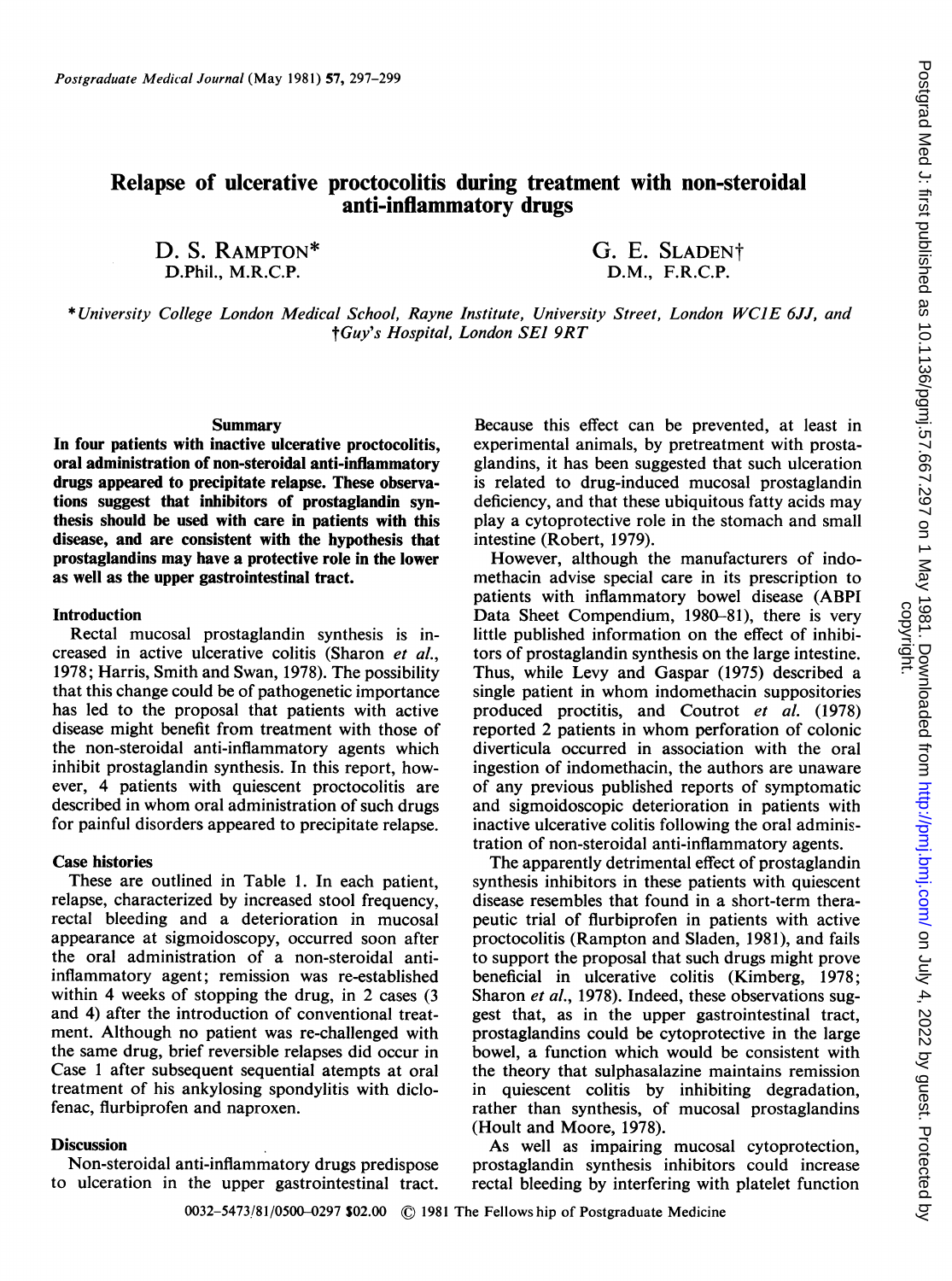| Case no.                                                                                          |                                               |                                                                |                                         |                                                                  |
|---------------------------------------------------------------------------------------------------|-----------------------------------------------|----------------------------------------------------------------|-----------------------------------------|------------------------------------------------------------------|
| Age (years)<br>Sex                                                                                | ੜ ¤                                           | ៷ៜឝ                                                            | $\frac{3}{2}$                           | йщ                                                               |
| Proctocolitis before NSA<br>Time since diagnosis<br>Radiological extent                           | Left colon/rectum<br>12 years                 | Proctitis<br>9 years                                           | Proctosigmoiditis<br>4 years            | 24 years<br>Proctitis                                            |
| Bowel frequency (per day)<br>Rectal bleeding<br>Current remission:                                | ه<br>څ                                        | ς.                                                             |                                         |                                                                  |
| Sigmoidoscopic appearance                                                                         | Oedema                                        | Oedema                                                         | Oedema, granularity                     | Oedema                                                           |
| Treatment<br>Duration                                                                             | Sulphasalazine<br>10 months                   | Contact bleeding<br>Sulphasalazine<br>5 years                  | 3 weeks                                 | 3 years                                                          |
| Oral NSAI prescribed<br>Drug, dose                                                                | Indomethacin,* 25 mg                          | Benoral, 10 ml                                                 | Flurbiprofen, 50 mg                     | Ibuprofen, 400 mg                                                |
| Total duration of treatment<br>Indication                                                         | Ankylosing spondylitis<br>4 times/day<br>week | Non-specific joint pains Carpal tunnel<br>twice/day<br>4 weeks | 4 times/day<br>week                     | Osteoarthritis<br>thrice/day<br>8 weeks                          |
| Time since starting on NSAI<br>Bowel frequency (per day)<br>Subsequent relapse<br>Rectal bleeding | 5 days                                        | 2 weeks                                                        | 5 days<br>$+$                           | 4 weeks                                                          |
| Sigmoidoscopic appearance                                                                         | Oedema, hyperaemia<br>contact bleeding        | Oedema, hyperaemia<br>contact bleeding                         | Oedema, granularity<br>contact bleeding | Oedema, spontaneous                                              |
| Treatment                                                                                         | Stop NSAI                                     | Stop NSAI                                                      | colifoam enemas<br>Stop NSAI;           | prednisolone enemas,<br>sulphasalazine<br>bleeding<br>Stop NSAI; |
| Time from stopping NSAI to re-establishment of remission<br>Duration                              | 4 days<br>2 days                              | 6 weeks<br>4 weeks                                             | 2 weeks<br>12 days                      | 8 weeks<br>4 weeks                                               |
| *Similar reconce to dicloped fluchimates and papproven                                            |                                               |                                                                |                                         |                                                                  |

TABLE 1. Summary of clinical details of 4 patients with quiescent proctocolitis in whom oral administration of various non-steroidal anti-inflammatory agents (NSAI) was followed by relapse

UACI1. 5 휼 3 3 ž **DANSI** sımılar

Postgrad Med J: first published as 10.1136/pgmj.57.667.297 on 1 May 1981. Downloaded from http://pmj.bmj.com/ on July 4, 2022 by guest. Protected by<br>copyright.